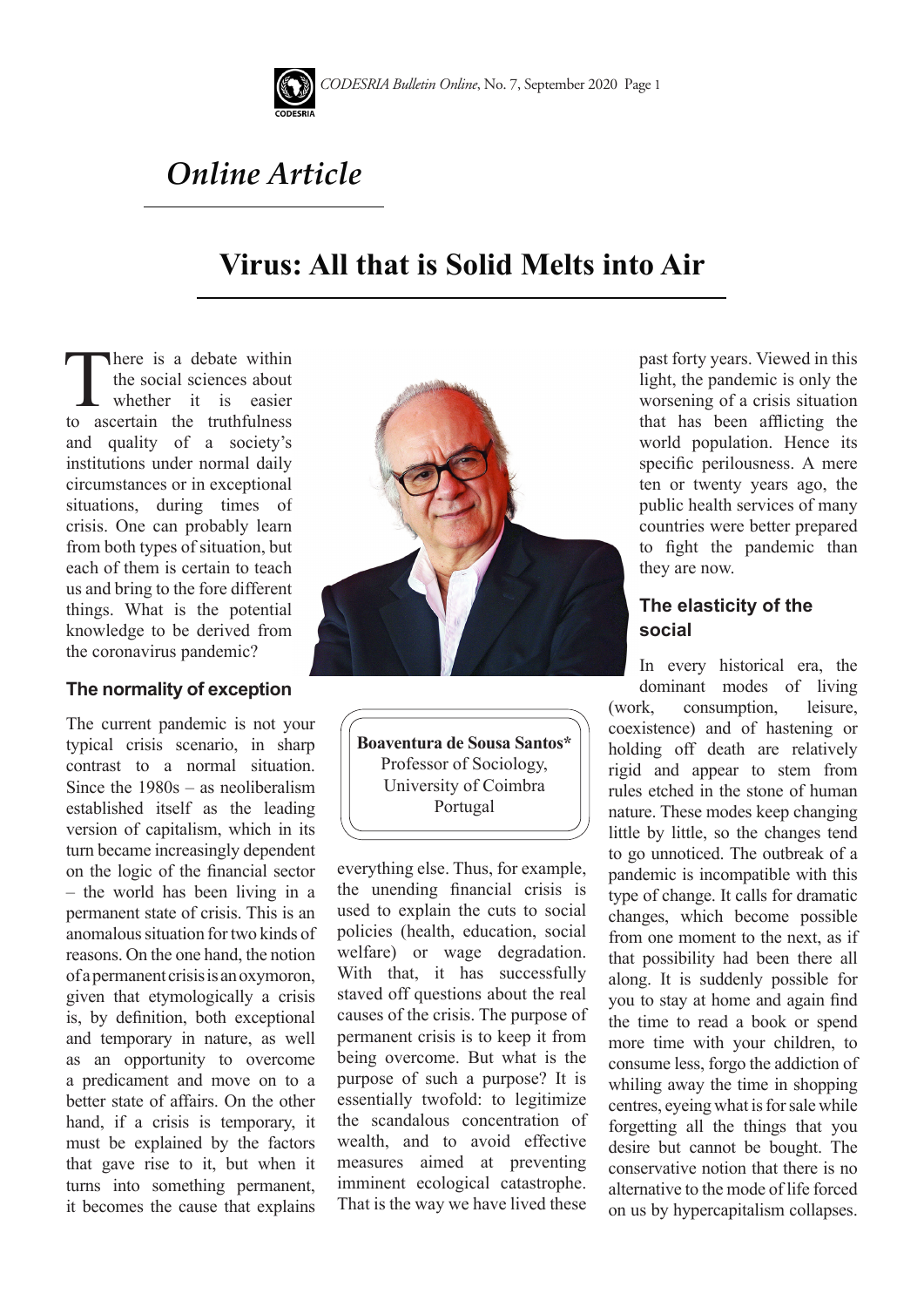It becomes evident that the reason there are no alternatives is because the democratic political system has been shaped into abandoning any consideration of alternatives. Having been expelled from the political system, the alternatives are increasingly bound to enter the lives of citizens through the back door of pandemic crises, environmental disasters and financial collapses. To put it differently, the alternatives are bound to come back in the worst possible manner.

#### **The frailty of the human**

The apparent rigidity of social solutions generates an odd sense of security among the classes benefiting the most from them. There remains always, of course, some measure of insecurity, but there are means and resources available to allay it, whether in the form of healthcare, insurance policies, services provided by private security companies, psychotherapy, or gyms. This sense of security gets mixed with feelings of arrogance and even condemnation toward all those who feel victimized by these very social solutions. The viral outbreak interrupts the common sense and causes the sense of security to melt overnight. We know that the pandemic is not blind and that it has its preferred targets. With it, however, a common awareness of planetary, democratic-like communion is somehow being created. That is actually the etymological root of the word "pandemic": all people. The tragedy is that, in the present case, the best way to show solidarity with one another is to isolate yourself and refrain from even touching others. It is certainly an odd communion of fortunes. Will there be other demands?

## **The ends do not justify the means**

The negative impact of the economic slowdown is obvious, especially as far as the largest and most dynamic country in the world is concerned. On the other hand, there are also some positive consequences. Such is the case, for example, with the decrease in air pollution. An air quality expert from the U.S. space agency (NASA) remarked that never in the past has such a dramatic drop in pollution been observed over such a vast area. Does that mean that at the beginning of the 21st century the only way to avoid the approaching ecological catastrophe is by massively destroying human life? Have we lost our cautionary imagination and the political capacity to put it into practice?

We also know that in order to effectively control the pandemic, China has resorted to highly strict methods of repression and surveillance. It is becoming increasingly evident that these measures have proved effective. But whatever other merits China may have, it cannot be said to be a democratic country. It is extremely doubtful that such measures could be implemented, or implemented with the same level of effectiveness, in a democratic country. Does that mean that democracy lacks the political capacity to respond to emergencies? On the contrary, according to *The Economist*, which earlier this year showed that epidemics tend to be less lethal in democratic countries, because of the free flow of information. But since democracies are more and more vulnerable to fake news, we will have to imagine democratic solutions based on participatory democracy practised at the level of neighbourhoods and communities and on civic education geared toward solidarity and cooperation rather than toward entrepreneurship and competitiveness at all costs.

## **The war from which peace is made**

The way in which the pandemic narrative was first framed by the Western media made it clear that there was a deliberate attempt to demonize China. The poor hygienic conditions in China's live-animal markets and the strange eating habits of the Chinese people (implying primitivism) were supposed to be the cause of the disease. Subliminally, people across the world were thus being warned against the danger that China, now the world's second economy, may come to rule the world. If China had proved incapable of preventing such harm to global health and, what is more, of effectively addressing it, how could one possibly trust the technology of the future as proposed by China? But did the virus actually originate in China? The fact is that, according to the World Health Organization, the origin of the virus is still to be determined. It is, therefore, irresponsible for U.S. officials to speak of the "foreign virus" or the "Chinese coronavirus", if nothing else because only countries with good public health systems (the U.S. not among them) are in a position to provide free testing and accurately determine which types of influenza have occurred in recent months. What we do know for sure is that. quite apart from the coronavirus, a trade war is being waged between China and the U.S., an all-out war which, by all indications, must end with a winner and a loser. From the U.S. perspective, it is urgent to neutralize China's leadership in four different areas: cell phone manu-